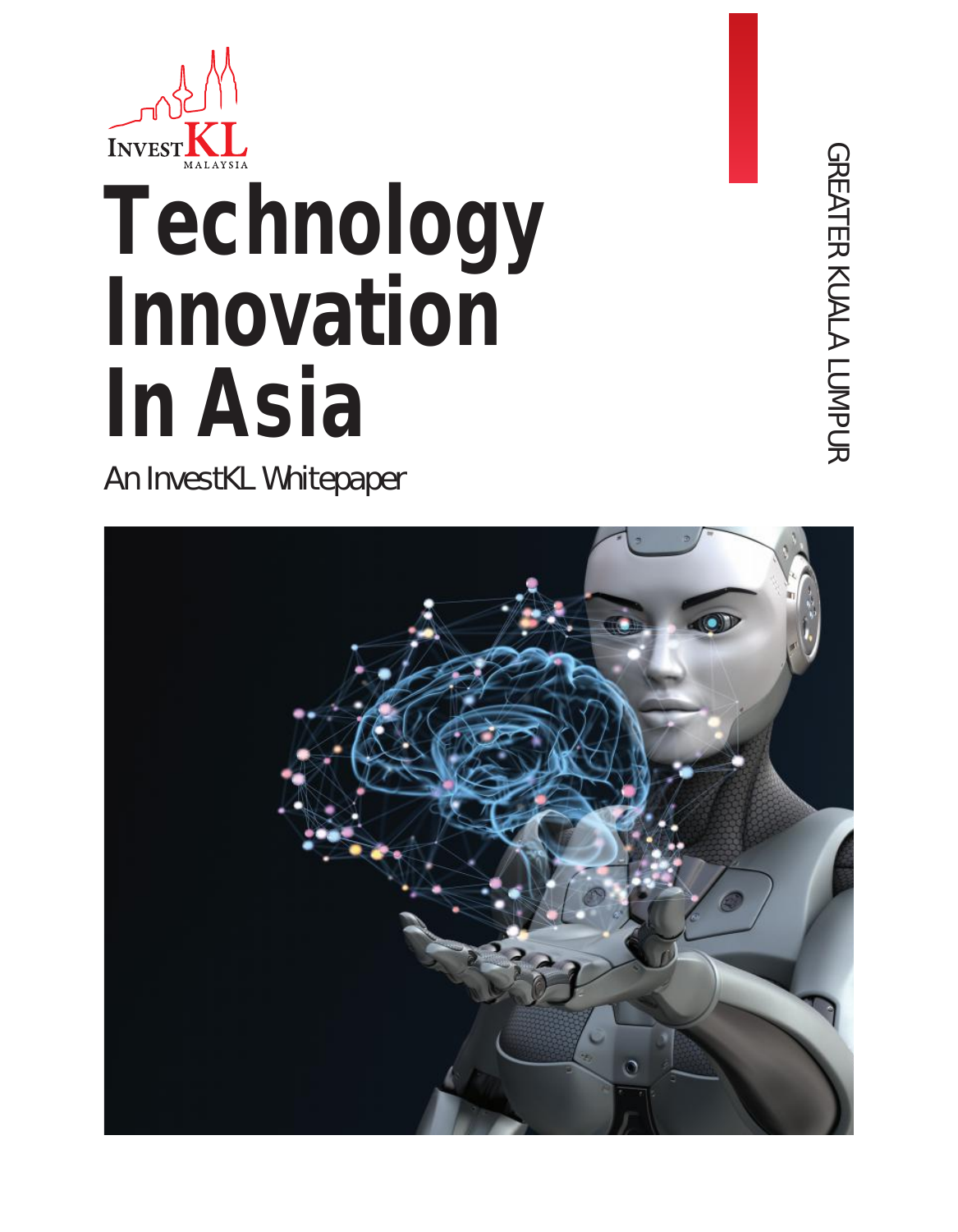

## **EXECUTIVE SUMMARY**

Multinational corporations (MNCs) play a key role in innovation by contributing technology, ideas and fostering creative environments. Their support and investment is often crucial to the success of many small, medium sized enterprises (SMEs) and startups.

Greater Kuala Lumpur is a good example of a geographical area that is home to numerous MNCs that are innovation leaders in their fields, their presence helping to foster a community of entrepreneurs and new business leaders. But even large corporations with considerable resources for research and development (R&D) cannot innovate in a vacuum.

Whether at the MNC level or an SME/startup, businesses thrive on the entrepreneurial spirit present in a location. Local SMEs/startups address challenges by using creative technologies and solutions. MNCs can benefit from directly partnering with these SMEs/startups or indirectly from the talent pool that springs up around them, and the "can do" innovative culture and ecosystems that develop as a result.

MNCs need a steady and diverse supply of talent to ensure they have the brightest minds working on the most challenging problems.

Partnerships play a key role, as they tend to multiply the strengths and contributions of all stakeholders, from universities and government agencies to other private enterprises. A culture of innovation can only develop and deepen if there is a suitable ecosystem to support it. Greater Kuala Lumpur provides that infrastructure, supporting services and a dynamic culture that innovative companies require to build the digital future.

In this report, we discuss how talent, partnerships and infrastructure have contributed to the development of technology innovation in Greater Kuala Lumpur. We do this by examining how these factors have contributed toward the business growth of three MNCs that opted to set up in Greater Kuala Lumpur. We also look at two local high-tech SMEs/startups that are thriving and doing their part to foster innovation across the whole Asia-Pacific region.

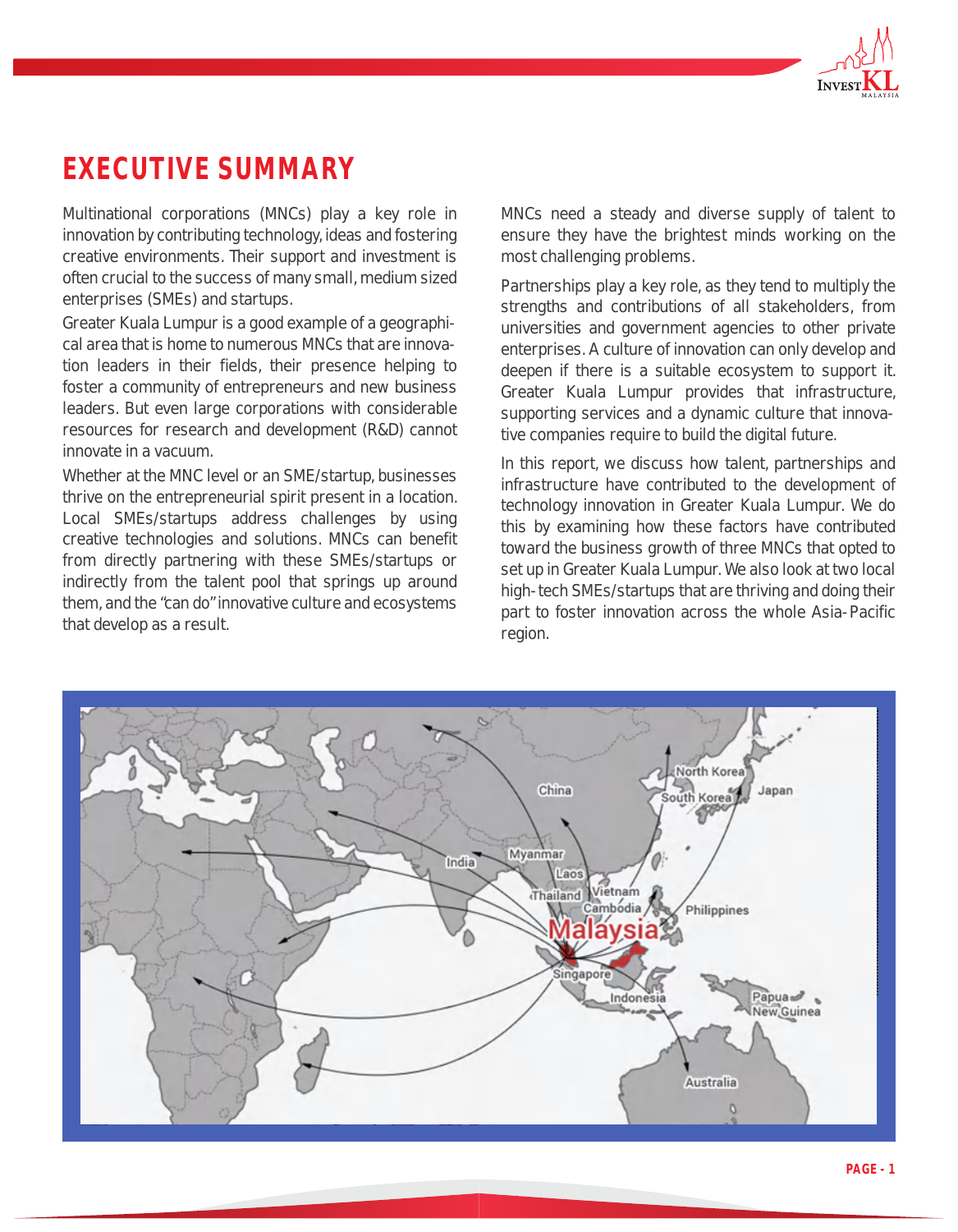## **1.TALENT**



The availability of talent is a key factor when it comes to attracting innovative MNCs, and Malaysia's universities, industry-support groups and the leading government agencies, such as InvestKL, offer comprehensive assistance to help them find the right talent pool.

Malaysia provides a large supply of talent with specific industry experience and technology skills. Greater Kuala Lumpur also has a reputation for being attractive to foreign talent, in addition to the large pool of international workers that already reside in the metropolis.

Greater Kuala Lumpur is home to a significant number of experts – in the mechanical, electrical and processing areas of the industrial-gas-production sector; IT developers and data scientists and software engineers; performance analysts and real-time engineers with data skills; and experienced cybersecurity, strategy and HR practitioners. Malaysia's talent has a strong sense of ownership when it comes to projects, is highly motivated and committed to learning and mastering new tools and methods.

Malaysia is home to a multi-cultural society, which means its workers are better placed to understand and accept diversity, and leverage the advantages of it when they are at work. When it comes to diversity youthful input is a crucial ingredient particularly for creating new products and services that are aimed at younger customers.

Malaysia has a young, multicultural population, and its fresh graduates bring creativity, enthusiasm and a vibrant sense of community to the workplace, inspiring learning within their work teams.

#### **DIVERSITY IS OUR STRENGTH**

*"Innovation does not come from just one group of people. It needs the collective input from a diverse and inclusive workforce. Diverse in terms of age, gender, culture and nationality. Our teams are a wonderful mix of all the above and with an inclusive culture, everyone on the team is encouraged to contribute ideas and ask any questions, so that we can create the best-possible outcome for the problem." Accenture*

One example of this strength in talent is Air Liquide's Smart Innovative Operations center, which opened in Greater Kuala Lumpur in January 2018. Air Liquide has hired more than 35 locals from various backgrounds, benefiting from their links to Malaysia's public and digital ecosystems. Greater Kuala Lumpur is also home to a large number of professionals who have worked abroad, enhancing their ability to operate in a diverse workplace.

Diversity promotes teamwork and ease of integration, producing a more productive and innovative work force. Enhancing the international appeal of this diversity is the fact that educated Malaysians are proficient in English, meaning they can translate local processes, systems and customs into the language of international business. In addition, according to Accenture as Malaysians grow up in a multi-cultural society, not only is working in a multi-national team not a problem, often they will send Malaysian workers to other countries as they are so adaptable to different work situations and can work well with different cultures.

*"In Malaysia, where we have our Oracle Cloud Solution Hub housing the brightest and most-talented people to imagine and inspire solutions for our customers' real-world business problems, we seek out solution engineers with technical capabilities in the areas of emerging technologies like Blockchain, Internet of Things (IoT), Machine Learning, Artificial Intelligence (AI), Data Analytics, and Autonomous Databases." - Oracle*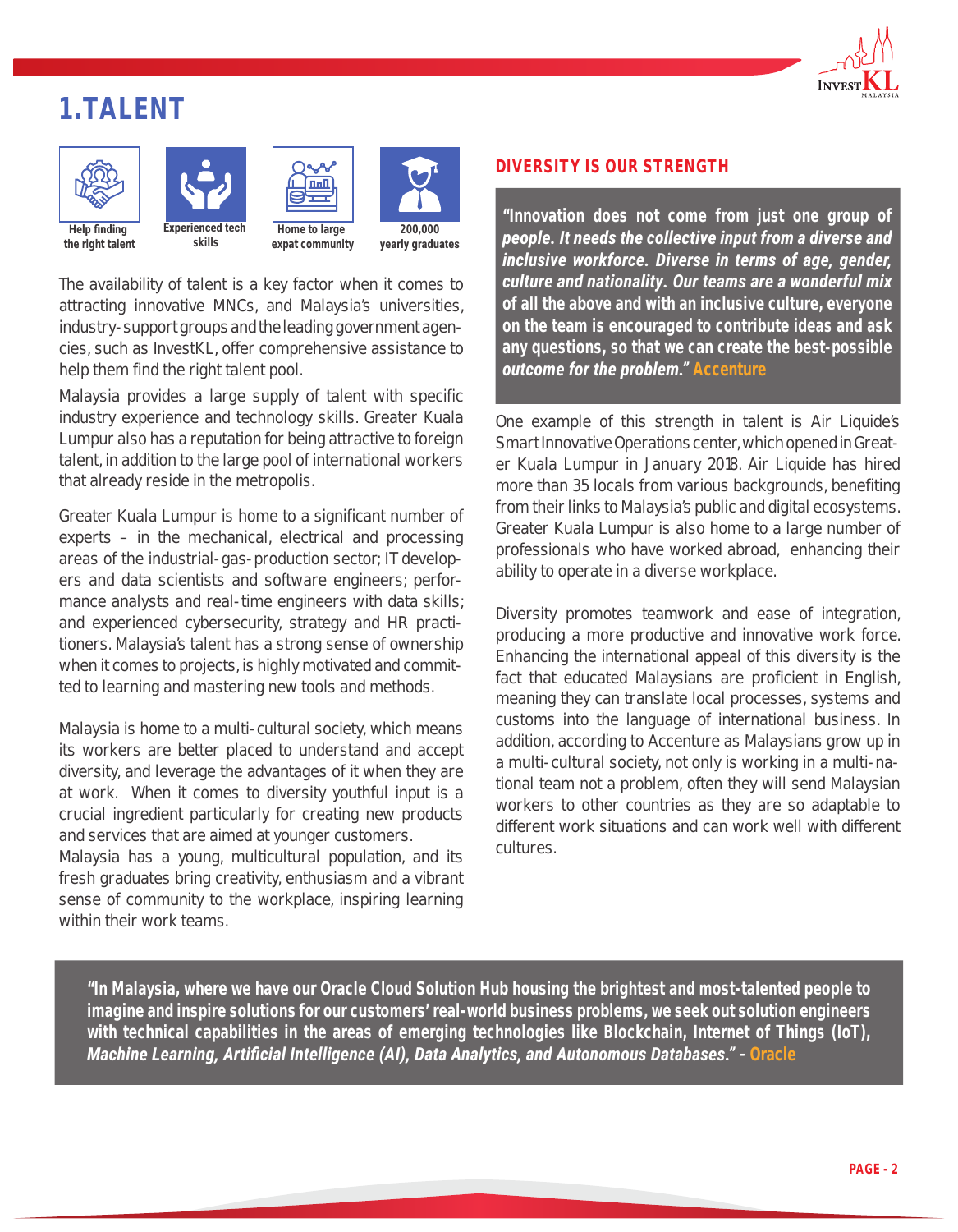

**Accenture is a global professional-services company, providing a broad range of services and solutions in the areas of strategy, consulting, digital, technology and operations. We work at the point where business and technology intersect to help clients improve their performance and create sustainable value for their stakeholders. Accenture ASEAN comprises Indonesia, Malaysia, Singapore and Thailand. For more information about Accenture, please visit us at Accenture.com**

**The Oracle Cloud offers a complete suite of integrated applications for Sales, Service, Marketing, Human Resources, Finance, Supply Chain and Manufacturing, plus Highly-Automated and Secure Generation 2 Infrastructure featuring the Oracle Autonomous Database.**

**For more information about Oracle, please visit us at oracle.com.**

*Malaysia produces an average of 200,000 fresh graduates annually and 33% of this young talent move to Greater Kuala Lumpur upon graduation in the hope of securing better career opportunities. Malaysia ranked 3rd in the 2018 English Proficiency Index covering ASEAN countries. Many Malaysians come from multicultural backgrounds and ethnicities, and are fluent in English and Malay (the national language), and other languages such as Mandarin, Tamil, and various dialects. According to a 2018 report by the International Institute for Management Development (IMD), Malaysia was ranked 22, ahead of Japan, among the 63 countries included in its World Talent Ranking for 2018.*



**The world leader in providing gases, technologies and services for Industry and the Health sector, Air Liquide is present in 80 countries and has approximately 65,000 employees, serving more than 3.5 million customers and patients. Oxygen, nitrogen and hydrogen are essential small molecules for life, matter and energy. They embody Air Liquide's scientific territory and have been at the core of the company's activities since its creation in 1902. For more information about Air Liquide, please visit us at Airliquide.com**

*"We have been very impressed by the level of commitment and enthusiasm of these young Malaysians, and would like to acknowledge Malaysian universities for giving fresh graduates an excellent springboard for their professional careers." Air Liquide*

**Diversity promotes teamwork and ease of integration, producing a more productive and innovative work force.**

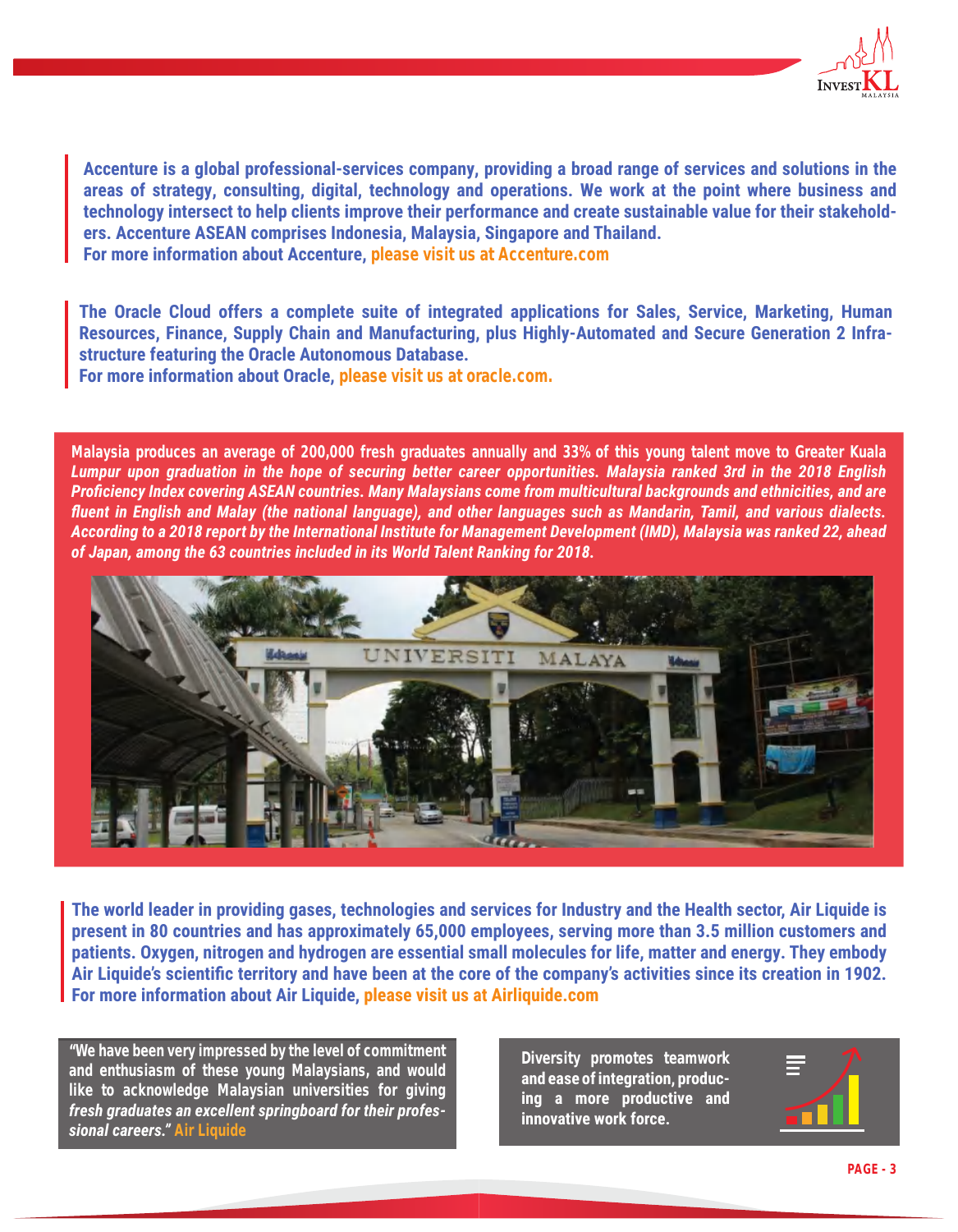

#### **MASTERING THE ART OF INTELLIGENT CONVERSATION – HYPERLAB'S UNIQUE AND INTELLIGENT CON-VERSATIONAL AI SOLUTIONS STAND OUT BECAUSE THEY HAVE TRANSFORMED AUTOMATED RELATIONS – ADDING VALUE AND ENSURING HAPPY CUSTOMER EXPERIENCES ARE WHAT IT PRIDES ITSELF ON**

The workplace as we know it is going through a significant evolution. More than ever, performance is key, and getting a deeper understanding of customer business needs is a must for any organization seeking to gain and maintain market share. Enter the fascinating arena of artificial intelligence (AI), which is proving to be the key component for businesses looking to create a differentiating and winning marketing strategy.

When it comes to the AI adoption rate, and for Malaysia in particular, a February 2019 study conducted by Microsoft and IDC shows that 70% of the business leaders interviewed in the country thought AI was vital to the competitiveness of their organizations. For those that had incorporated AI into their business model, competitiveness is expected to increase by 2.2 times in 2021, while the rate of innovation for companies that use it should almost double (1.8 times) by then too.

One of the companies shaping the use of AI in both Malaysia and Asia Pacific is Malaysia-based conversational AI start-up Hyperlab. Hyperlab's expertise is in helping businesses automate and improve both their customer and employee experiences via its extensive conversational AI platform.

Chris Greenough, one of the three co-founder of Hyperlab and now responsible for the marketing function of parent group, Everise, says: "We're all about trying to achieve efficiency for companies. AI is not about replacing people. What we do is add technology and use machine learning to augment what people in organizations are already doing."

In other words, Hyperlab does more than just offer automation solutions; it also brings together a lot of different silos of information, allowing all of the elements within a business function to be connected.

In addition, the company helps its clients stand out, by showing them how to position themselves as thought-leaders. For example, Hyperlab was instrumental in helping one of Malaysia's major banks, Hong Leong Bank, win two gold awards at the Human Resources Excellence Awards 2018 (Asia) – one for "excellence in HR innovation" and the other for "best use of HR technology". The company worked with the bank to create and implement HALI, its AI assistant. HALI was launched in March 2018 to assist the thousands that work for the bank.

Hyperlab's main strength, and what sets the company apart from its competitors, is that its chatbots converse in way more than just English. And it is this that has allowed the company's business to grow so quickly. It provides conversational AI in the most widely spoken dialects in Southeast Asia, having powered more than 10 million conversations in English, Singaporean English ("Singlish"), Malaysian English ("Manglish), Bahasa Malaysia, Mandarin and more.

Finding the right people to do this programming, however, was the biggest challenge for Hyperlab, until it discovered that some of its youngest talent (often fresh graduates) have the best ideas and brightest minds. Hyperlab now fosters a culture of having young, smart, hungry-for-success, well-rounded people who understand that the bigger picture is ultimately about adding value. And these people tend to be foreigners or locals who have received an international education. In many countries in Asia, hiring foreign staff is a time-consuming process, but according to Mr Greenough, hiring foreign talent already based in Malaysia has been relatively straightforward.

In addition to talent, Mr Greenough categorizes Malaysia as being one of the region's sweet spots for start-ups and innovation. "It has high-speed Internet. Good infrastructure, government support and grants … it definitely hits the sweet spot in a lot of areas for cost, infrastructure and capability."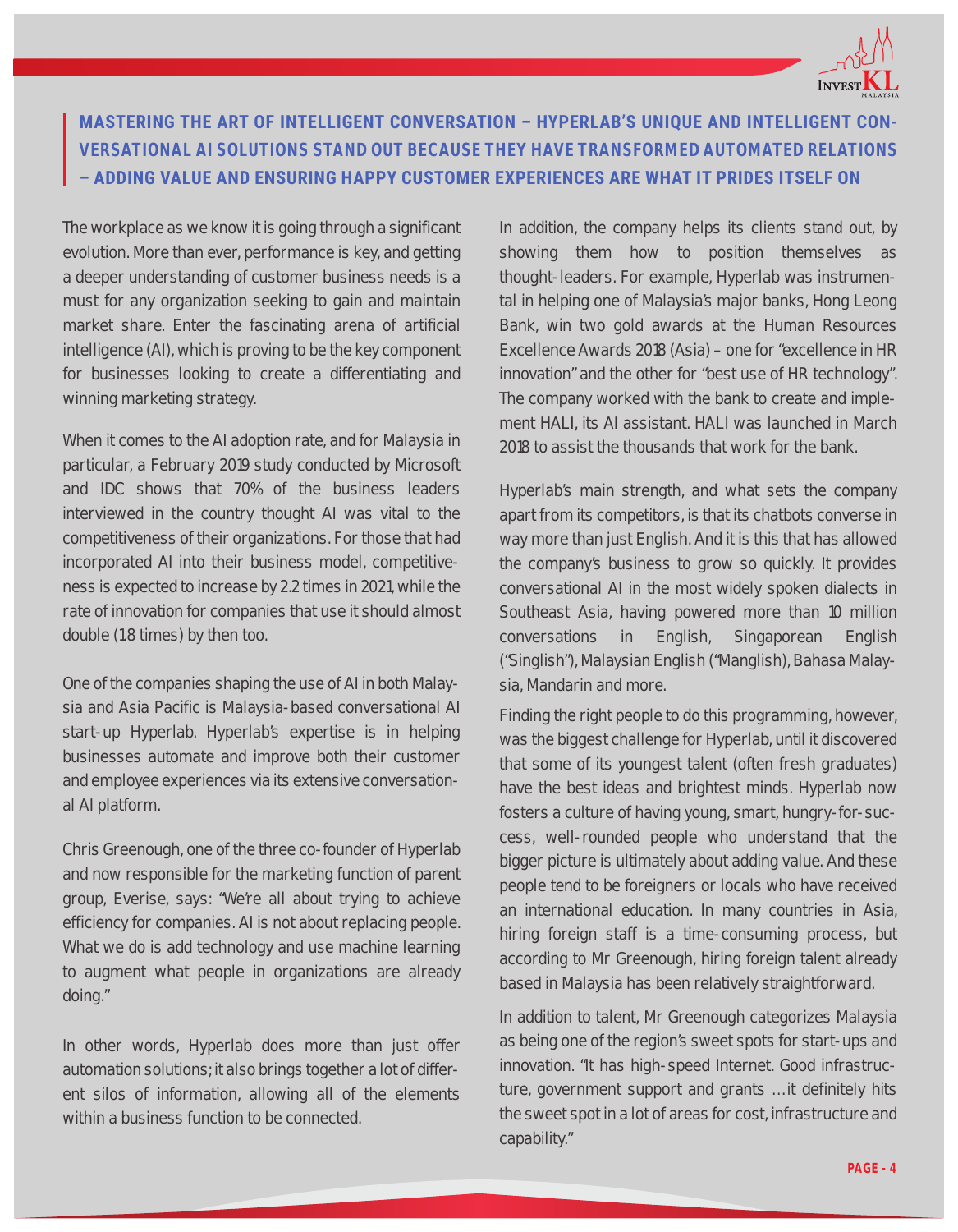

## **INTERNATIONAL TALENT CITY LIVABILITY**

In addition to high quality local talent with overseas education and experience, Greater Kuala Lumpur is also home to a high number of foreigners that have residency status. Some of these foreigners came due to the employment opportunities offered in a variety of businesses, or they came to study in Malaysia's top universities, adding strength to the local talent pool. The central location and connectivity of Greater Kuala Lumpur allows companies to take advantage of talent from the whole region, making it an attractive relocation destination.

Malaysia is also part of the Asean Economic Community, one of the key objectives of which is the easier movement of talent within the community. Malaysia's current policies, such as Malaysia "My Second Home" and Resident Pass, also make a significant difference in attracting and retaining international talent, particularly as other countries in the region have tightened immigration requirements.

## **TALENTED GRADUATES**

MNCs source the top-performing graduates from local and international colleges and universities. Malaysia's universities are particularly strong in teaching mathematics, science and engineering, but they also support the development of soft skills, such as teamwork, negotiation, and critical thinking. This enables them to produce graduates with skills that are invaluable in areas such as cybersecurity and software engineering.

Greater Kuala Lumpur boasts numerous top-ranked universities that produce highly motivated graduates. Universiti Malaya (UM), Malaysia's oldest university, ranked among the top-10 universities in middle-income economies around the world by The Global Innovation Index 2019.

*Greater Kuala Lumpur's lush and tropical setting also makes it an inspiring place to live, work, and play. The scenic surrounds are complemented by an abundance of choice for housing, while world-class facilities, such as expatriate residential areas, healthcare/medical centers, international schools, shopping destinations and the integrated public transport network, have placed Kuala Lumpur among the 100-most livable cities for Asian expatriates, based on ECA International's 2018 location ratings survey.*

*"A business cannot survive without contributions from the right talent. Finding and retaining the best talent in the industry remains one of the most important priorities for every leader in Oracle." - Oracle*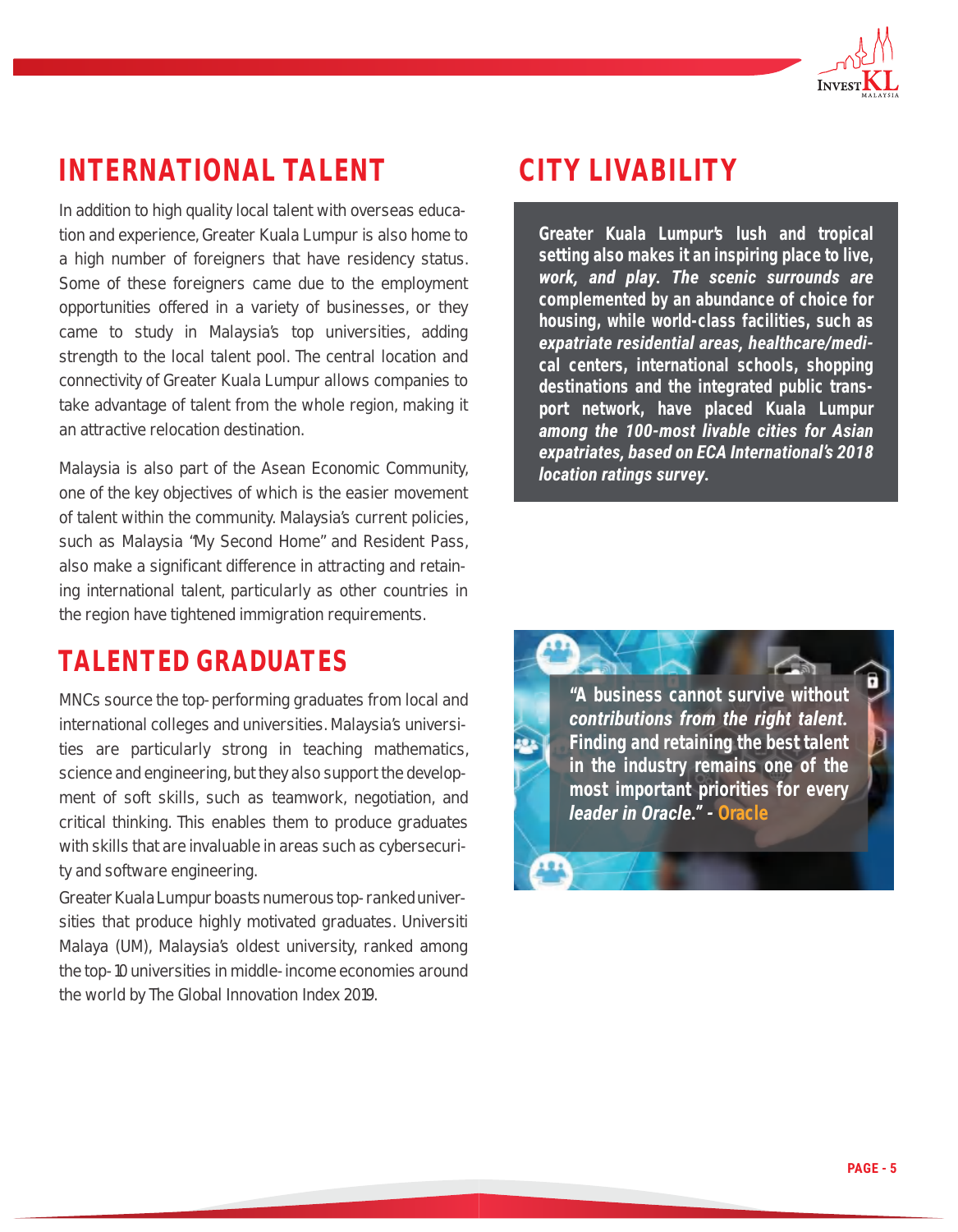

*"Soft skills gained through formal education include teamwork, negotiation and critical-thinking. These soft skills are important when working in collaboration with clients." -Accenture*

Malaysia's youth is the backbone of the country's economy and future, so it is important for the government and private sector to provide avenues to help develop the skills needed to close the digital-skills gap and prepare these young people for the disruptions that are inevitable in the modern world.

### *"Talent is crucial to providing innovative and transformative work." - Accenture*

Malaysia's Ministry of Education and MDEC, together with key technology industry players, have launched the MY Digital Tech Talent initiative aimed at developing the nation's digital economy. The initiative recognizes 11 universities and five polytechnic institutions that have been awarded Premier Digital Tech University status for 2019-21.

Under the initiative, participating industry partners provide selected institutions with a range of services, including curriculum assets and training for teachers in a range of technology subjects that they then can incorporate into their respective courses and programs. This will help their students acquire the knowledge and relevant skills needed to secure innovative and digitally driven jobs upon graduation.

Oracle is an active contributor to this ecosystem through the Oracle Academy, which delivers Train the Trainer events for educators in Java Programming and Database Design and Programming with SQL, as well as self-learning study on Big Data and Machine Learning with Artificial Intelligence in Java. Educators who complete the training are then able to teach Oracle Academy course curriculum at their institutions.

The Oracle Malaysia office is a good example of what they want to achieve across ASEAN. A diverse talent pool that is lending support and capabilities on the technical and business side that are a combination of local staff and those that have transferred from other offices. What makes Malaysian hires particularly good employees is what Oracle has identified as a passion for their work – bringing their best work but always looking to improve. This they say has made significant contributions in driving customer success in cloud adoption for their Digital and Cloud Solution Hub.

Accenture suggests Malaysian talent is naturally creative, and in an innovation-led environment their employees are leveraging digital technologies to creatively solve client problems – "proving themselves to be true innovators."

For Air Liquide, Malaysia provides a workforce eager for innovation. They are committed to learn and master new tools and methods and, "Malaysian talent has a strong feeling of ownership for their projects and are highly motivated towards it's success."

**"Malaysian talent has a strong feeling of ownership for their projects and are highly motivated towards its success."**

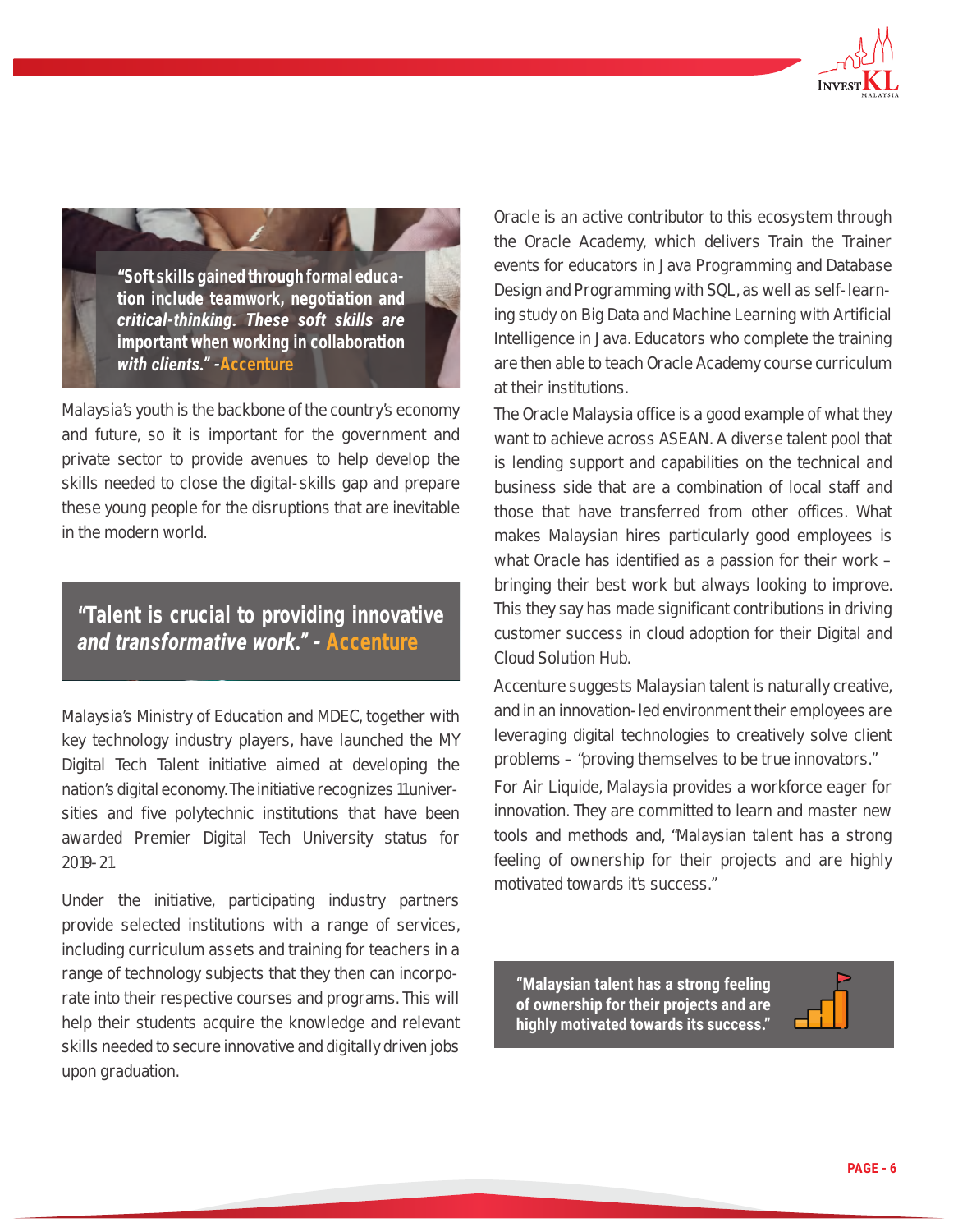

## **2. PARTNERSHIPS AND NETWORKS**



**InvestKL focused on helping enterprises**



**R&D partnerships with universities**

**Innovative tech** 

**companies to partner**

MNCs may have superior resources and expertise, but they cannot ensure innovation all on their own. They need partners, from other multinationals to SMEs/startups, government departments, universities and agencies. Partnerships help companies challenge themselves and the status quo by generating fresh ideas and technology. Greater Kuala Lumpur provides key, supportive partnerships and networks that enable companies to focus on their core strengths, allowing them to transform their industries.

#### **AGENCY SUPPORT**

Malaysia's governmental agencies play a leading role in creating dynamic and productive peer-to-peer networks that offer support and collaboration. Companies can build their talent pipelines and develop new tools in-house with the help of these agencies. InvestKL is at the center of these networks – it partners with various government agencies to attract multinationals from North America, Europe and Asia Pacific that are looking to set up their regional businesses, explore how to improve their innovation, create talent hubs and offer high-value business-service activities in the Greater Kuala Lumpur area, creating a gateway to expansion across Asia. For example, InvestKL works with Malaysia's expatriate service division to provide assistance with visas, residence and employment passes (both temporary and for professional visits) to meet the business needs of investors. The country has also re-launched its 10-year Residence Pass-Talent work permit for foreign talent and their families, allowing them to seek employment and study with minimal red tape.

*"Scaling our services for clients is crucial and getting the right talent at speed can be a challenge. We have worked with InvestKL to facilitate the growth of our talent pool. This collaboration has proven successful and we have been able to obtain quality talent with the right skill sets to deliver the innovative work we do." Accenture*

InvestKL is also able to make introductions and facilitate progress via other government channels and agencies too such as: the Malaysia Digital Economy Corporation (MDEC), the Malaysian Investment Development Authority (MIDA), and the Malaysian Global Innovation and Creativity Centre (MaGIC).

*"Industry partners such as InvestKL are important in helping us understand and appreciate the market landscape, and accelerate our investments and presence as we strengthen our foothold in our international operations." - Oracle*

#### **BUILDING AN INNOVATIVE COMMUNITY**

Malaysia's world-class universities are important partners for MNCs seeking to enhance their ability and capacity to innovate and play a role in Greater Kuala Lumpur's growing innovation community. Partnerships with leading universities such as Universiti Malaya (UM), Multimedia University (MMU), Monash University Malaysia, and the National University of Malaysia (NUM) foster crucial industry-academia relationships between SMEs/startups and students to bridge industry and talent gaps, generate new ideas and perspectives on today's rapidly evolving digital world.

One example of such a partnership was when Air Liquide held a student data challenge for Asia-Pacific universities in July 2019. Some 650 students from eight countries took part in the challenge to help optimize the company's plants and supply chain by using innovative algorithms.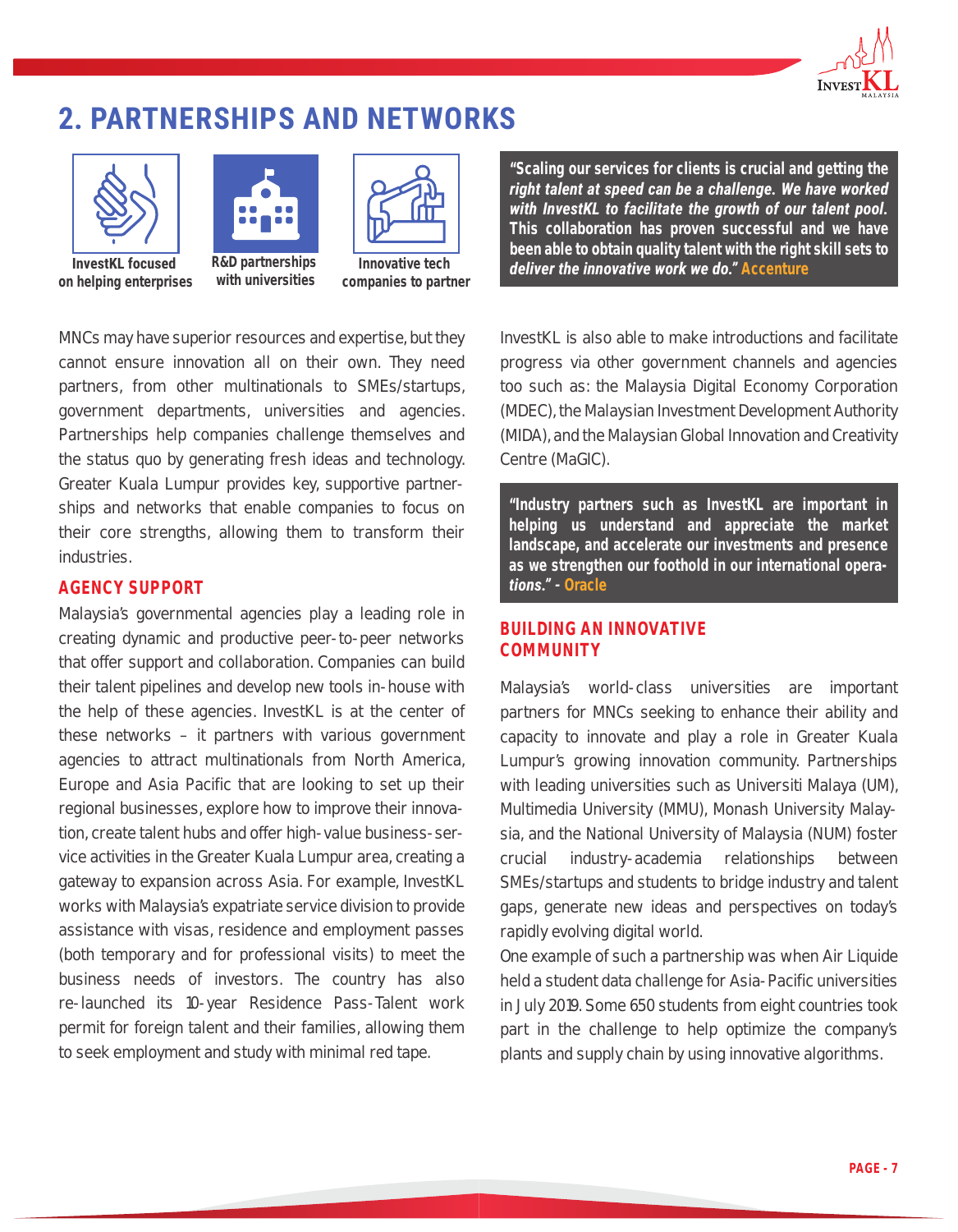



## **Malaysia currently spends 1.3% of its gross domestic product per year on R&D with RM400m allocated to university R&D programs**

As a regionally important capital, Greater Kuala Lumpur is home to many embassies, foreign-business associations and overseas chambers of commerce. These institutions play an important role in welcoming and assisting companies from their home countries, including the US, Europe and China.

Kuala Lumpur serves as a regional gateway for MNCs looking to build their digital future by enabling partnerships between private and public organizations, universities and assists with long-term planning enabling industry and country innovation to take place.

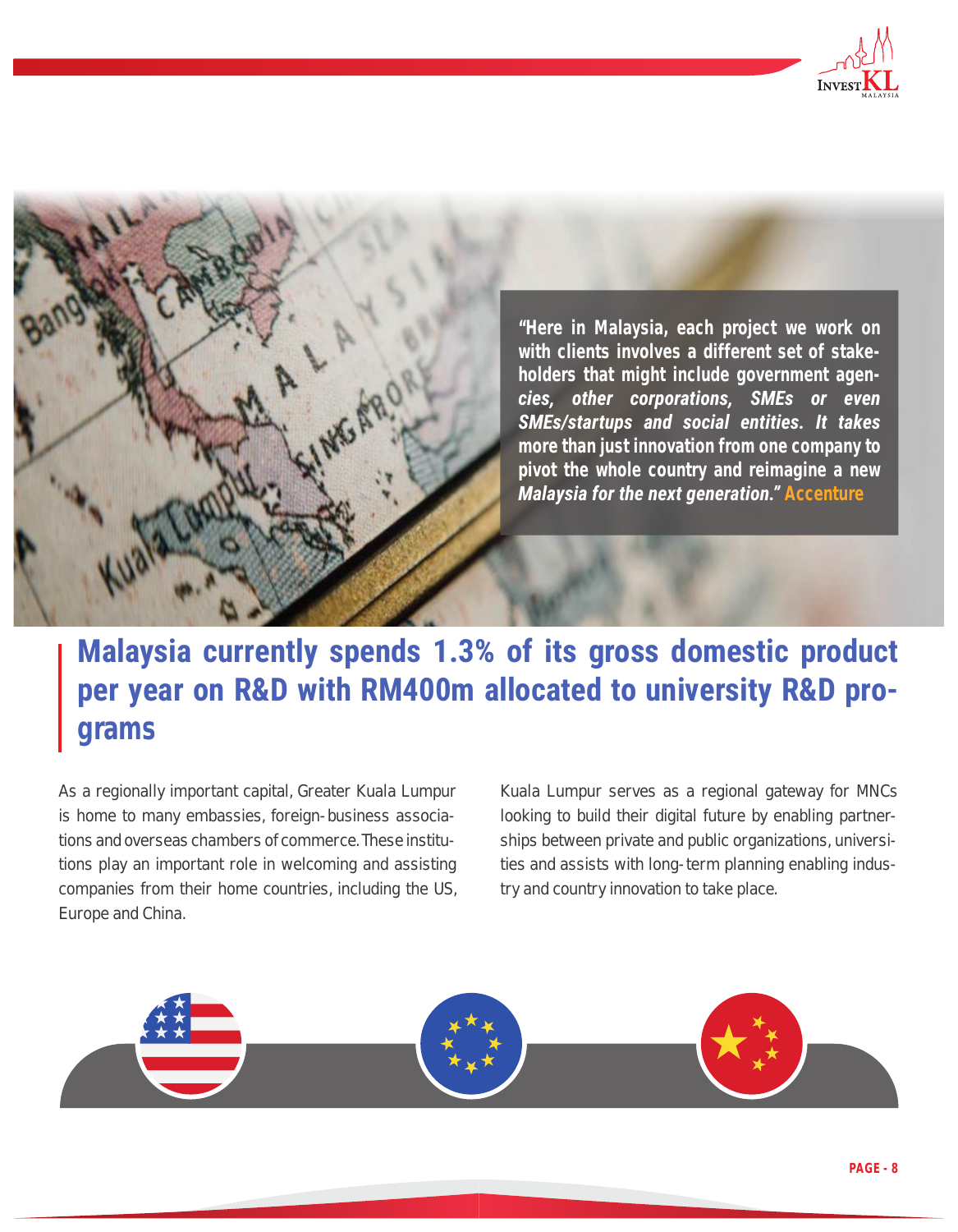

**ROBOTS ARE CHANGING THE WAY WE DO BUSINESS – WITH THE SUCCESS OF MALAYSIA'S FIRST HUMANOID ROBOT ADAM AND WITH MORE THAN SIX SERVICE ROBOTS NOW ON ITS BOOKS, ROBOPRENEUR, MALAYSIA'S FIRST AND ONLY COMPANY TO FOCUS ON CREATING AND BUILDING SERVICE ROBOTS, IS GOING FROM STRENGTH TO STRENGTH** 

Once the mainstream of industrial-manufacturing production lines, robots are now being developed and used in a service capacity as well – from health and education (especially in therapy helping children with special needs) to planting and picking seeds. Service robots can be either fully or semi-autonomous. Those that are fully autonomous function in real time and can make their own decisions as needed, even in unpredictable environments. They can be further categorized as personal-service robots or professional-service robots. The professional variety are used to perform commercial tasks while the personal type are used to help humans in a non-commercial environment. For example, helping to teach children with autism.

In Malaysia, not many companies use service robots, either in a personal or professional capacity. Even fewer companies focus on developing them. Established in 2015, Robopreneur was the first and is still the only company doing this in the country, according to Dr. Hanafiah Yussof, the Group CEO of Robopreneur. He has been in the robotics field for 18 years and has a high profile within the industry in Malaysia and globally. Holding a permanent position as Associate Professor in Universiti Teknologi MARA (UiTM), Dr. Hanafiah ventured into business by establishing Robopreneur to commercialize his research products and explore the service robotics business. In 2018, Dr. Hanafiah and Robopreneur took a bold step by pioneering the development of the first Malaysian made humanoid robot ADAM (Advanced Development Autonomous Machine). Funded by the Ministry of Finance Malaysia, the first stage of the ADAM project is focusing on the development of the upper trunk humanoid with full body motion, vision and speech capabilities. ADAM was successfully activated in March 2019, making it the first AI-powered humanoid robot ever built in Malaysia.

Dr Hanafiah believes the service-robotics industry will continue to grow exponentially and has positioned Robopreneur as a local business that has the know-how to create and offer robotics solutions, while also being able to support the industry in Malaysia and globally. To do this, it offers AI, 3D-printing and digital-media services. The company, which is based in the Futurise

Centre in Cyberjaya, currently has six humanoid robots on its books and is always looking to develop new ways for its robots to solve both human and industry problems. He says Robopreneur is in the unique position of serving both the business-to-business sector and the business-to-consumer sector with its robots and add-on solutions.

Moving forward, Robopreneur is developing its capability in providing professional-service robots for the industrial inspection and cleaning services. Targeting duct and pipeline inspection and cleaning robots for oil and gas and commercial buildings, up to cleaning and maintenance service robots for solar farms, expected to start rolling out in 2020.

Thanks to Dr Hanafiah's links to the robotics industry, Robopreneur has close ties to Malaysia's local, private and public universities, and with government agencies. According to Dr Hanafiah, active co-operation between companies and researchers, a booming and vibrant startup scene and strong, national, innovation funding has created a fruitful environment for innovation to take off in Malaysia.

He believes the country offers more support to grow this sector than most other countries in the region due to its natural resources, well-developed infrastructure, logistics, and technological ecosystem. The authorities have gone out of their way to provide grants to support high-tech SMEs/startups, as well as offering market test centers, co-working spaces and much more. All of which have enabled Robopreneur to expand its business.

Malaysia's geographical position is also a bonus. Dr Hanafiah says the country is well situated between China and the Middle East, Europe and India, which puts Robopreneur in a good position to connect to these markets. This is particularly useful as a January 2019 IDC study showed that China, in particular, accounts for the largest market share in the Asia-Pacific robotics (including drones and associated services) market. The US market intelligence organization expects China's spending on robotics to reach US\$80.5 billion, representing 62.2% of the Asia-Pacific region's (excluding japan) total spending in 2022.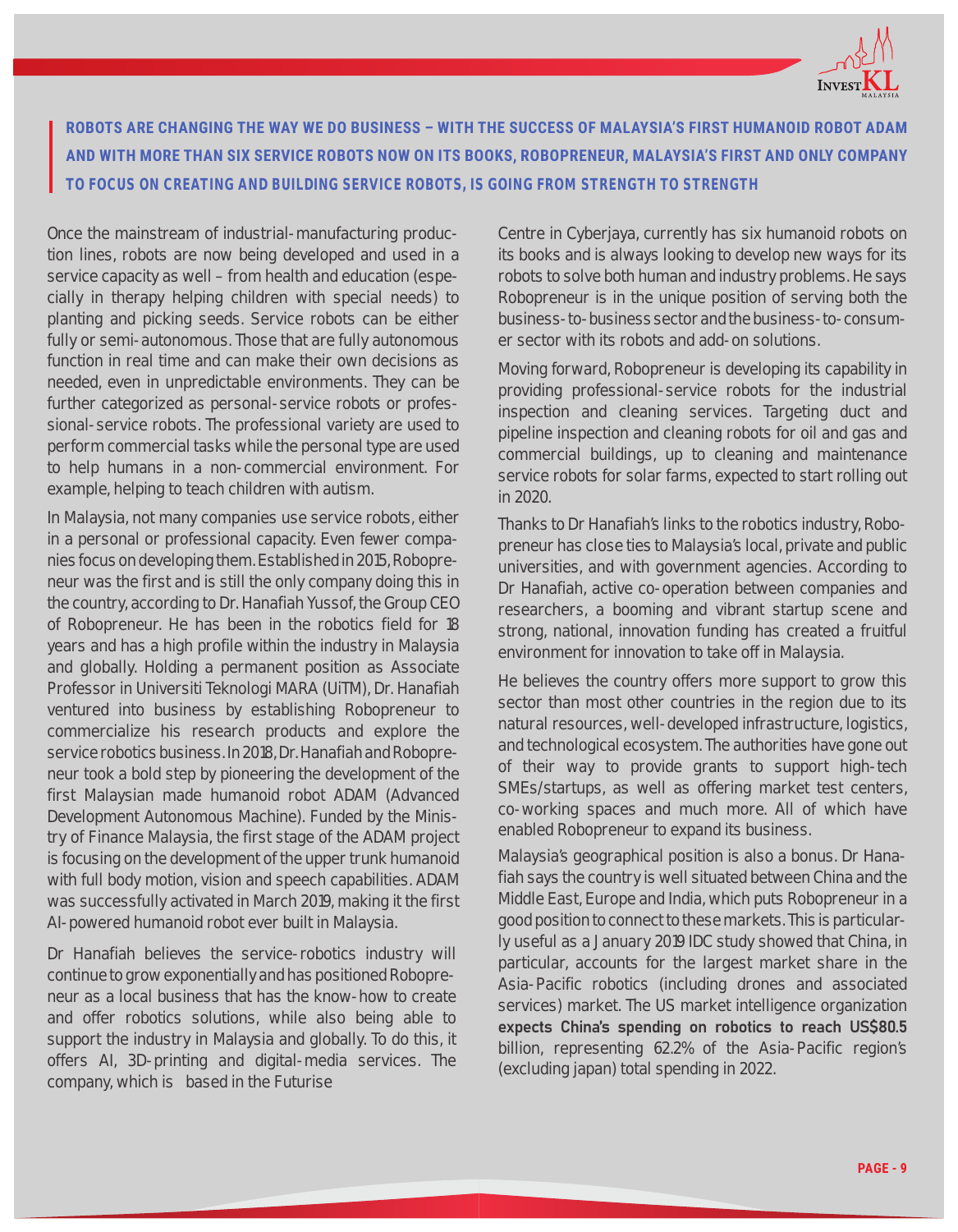

## **3. INFRASTRUCTURE AND LOCATION**





**Central location in Asia**

**Most connected Asian Airport**

**Ranked 35th in Global Innovation Index**

In order to fully take advantage of the available talent and partnerships, MNCs must be in the right location with the right ecosystem – with policies in place to promote innovation and support technology industries.

Greater Kuala Lumpur has a strong geographical edge, as it is positioned in the center of Asia. This makes it easier to tap into mobile talent, access export markets and reach consumers in other countries.

#### **CENTRAL LOCATION WITH GLOBAL CONNECTIVITY**

*Located at the heart of ASEAN, Greater Kuala Lumpur's strategic location delivers connectivity with emerging markets in Asia, making it the perfect regional location to grow business strategically within the region. Major business centers in Asia such as Tokyo, Hong Kong, Beijing, Shanghai and Seoul are quickly reachable from Greater Kuala Lumpur by plane.*



Malaysia's government policies and initiatives are business-friendly and aim to entice MNCs to Greater Kuala Lumpur to set up their regional bases. And the fact the city is attractive on a cost basis compared to other regional centers is a bonus too.

**According to the Readiness for the Future of Production Report 2018 by the World Economic Forum and A.T. Kearney, Malaysia was a leading country in terms of its readiness for the Fourth Industrial Revolution, ranking 30th out of 100 for its ability to innovate. It ranked 23rd in Technology and Innovation as a driver of production, and 7th when it came to the scale of its production structure.**

Oracle has taken advantage of all the benefits of being in Malaysia, opening two regional facilities. The Oracle Digital Hub in Malaysia, launched in September 2017, offers cloud services and targets small-and-medium-sized enterprises across 22 countries. Meanwhile, Oracle Malaysia expanded its premises for its Oracle Cloud Solution Hub, which it launched in May 2019, to include a regional technical cloud center that is focused on delivering Industry 4.0 solutions.

Air Liquide's Centre of Excellence is in Greater Kuala Lumpur and is the focal point for its innovation efforts. The center has created an exciting startup environment, enabling open innovation to happen among companies and individuals looking to collaborate.

#### **INNOVATION TOOLS & SERVICES**

While MNCs bring resources and expertise, hire local talent and develop extensive partnerships, they need access to external tools and services to allow them to focus on their core activities.

MSC Malaysia (formerly known as the Multimedia Super Corridor) is a Special Economic Zone and high-tech business district in central-southern Selangor, which is part of Greater Kuala Lumpur. MSC Malaysia gives eligible

information and communications technology (ICT) businesses, both local and foreign, incentives, rights and privileges to enable their continued business growth. There are nearly 3,000 active companies with MSC Malaysia status, generating RM472 billion in revenue and over 180,000 jobs.

The economic zone helps build momentum and support for international companies, while the government also helps eligible companies by ensuring they have the infrastructure they need as they build a presence in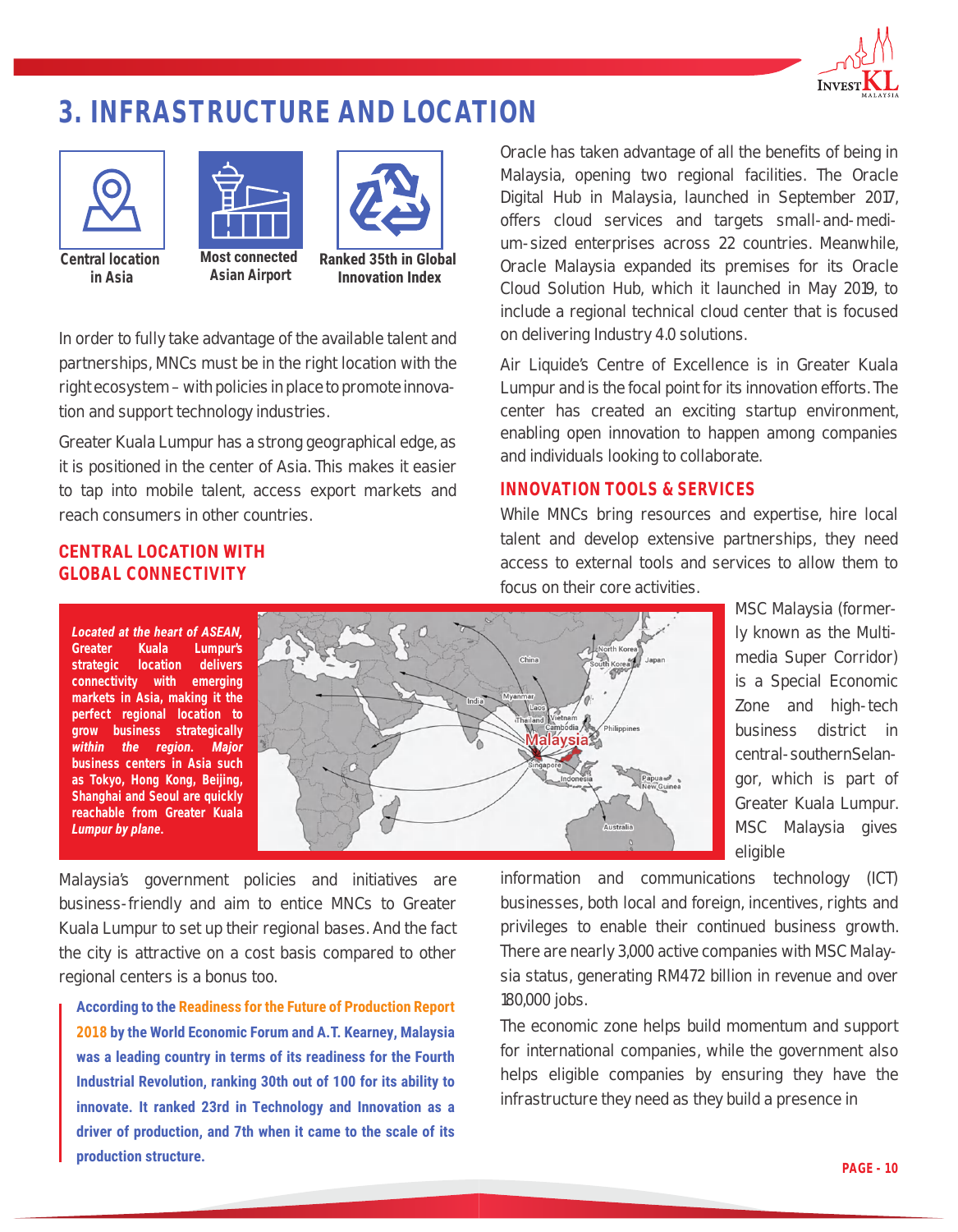

Malaysia. Greater Kuala Lumpur boasts high-tech housing, and an expansive stock of Grade-A office space, with rental rates well below those of other regional business centers, and all with high quality internet connectivity. The city has a growing supply of MSC-status, ICT-facilitated properties that offer cutting-edge, digital infrastructure and environmentally sustainable practices.

#### **TRANSPORTATION**

Transportation is a crucial business factor in today's global economy. Greater Kuala Lumpur is well known for its excellent transportation system, from the nation's flagship carrier Malaysia Airlines to its superior road network and world-class ports. This makes it easy for MNCs to move people and goods, allowing for more timely and efficient business activities.

According to the OAG Megahubs Index 2019 Kuala Lumpur International Airport (KLIA) is the world's most internationally connected megahub, coming ahead of Manila, Singapore, Incheon and San Diego. Indeed, OAG noted that connectivity in Kuala Lumpur was "considerably higher than the rest of the Top-25" in the low-cost category. The OAG Megahubs Index 2019 outlines the world's most internationally connected megahubs by comparing the number of scheduled connections to and from international flights with the number of destinations served from the airport.

#### **TRANSPORTATION INFRASTRUCTURE**

*Malaysia's Mass Rapid Transit/Light Transit, East Coast Rail Link (targeted for completion by 2026), its world-class airport (KLIA) and the world's 12th busiest sea port (Port Klang) provide great connectivity between Greater Kuala Lumpur and the rest of the region and the world. In addition to the already-extensive rail network, there are plans now for a Kuala Lumpur-Singapore High Speed Rail*

#### **COMPETITIVE POSITIONING**

Malaysia is in a strong competitive position globally. According to the Global Innovation Index 2019 by Cornell University, INSEAD and WIPO, Malaysia ranked 35th out of 129 countries. Its upper-middle-class income group came in second overall in the ranking of innovation economies by income group,

and it was one of only three middle-income economies that perform as well on most GII innovation input and output measures as the high-income group.

**E-Commerce to drive growth in logistics in Malaysia – according to PCW Research, the e-commerce market is expected to grow at a CAGR of 11%, increasing cargo volume in Malaysia from approximately 0.7 million tones in 2017 to 3 million tones by 2050.**

**More than 50% of Malaysians are e-commerce users, with an average shopper generating revenue of US\$185. In 2018, the number of successful e-commerce transactions in Malaysia reached over 52 million, worth RM7 billion.**

Progressive and business-friendly government policies ensure that Greater Kuala Lumpur is improving its position in the global innovation index. Prime Minister Tun Dr Mahathir Mohamad in 2018 launched a four-pronged strategy (the National Policy on Industry 4.0 [Industry4WRD]) for Malaysia to get on a stronger footing in the manufacturing sector through higher productivity, contribution, innovation and increasing the number of high-skilled workers. The goal is to improve Malaysia's ranking to be among the top-30 nations in the Global Innovation Index by 2025, up from 35th in 2019.

**Impact of the US/China Trade War – In a bid to circumvent additional US tariffs, manufacturers based in China may shift some of their operations to Malaysia. According to Muhammed Abdul Khalid, an economic advisor to Prime Minister Mahathir Mohamad, the US-China trade war is predicted to add around 0.1 of a percentage point to Malaysia's gross domestic product for 2019/20.**

**Impact of the US/China Trade War – The Malaysian electrical and electronics (E&E) sector and the natural gas sector are among the biggest beneficiaries of the ongoing trade war between the world's two largest economic juggernauts, according to Nomura Research. The research house said gains made by the two sectors due to trade diversions from the US and China were the key reasons for Malaysia becoming the fourth-largest beneficiary of the US-China trade war.**

For Air Liquide, their innovations in Malaysia have benefited from Greater Kuala Lumpur's overall competitive positioning. It's a central location for their Asean operations, an attractive capital city, in terms of cost base and reliable infrastructure, it has a strong, young and motivated talent pool and a growing ecosystem with booming SMEs/startups with structures to support them.